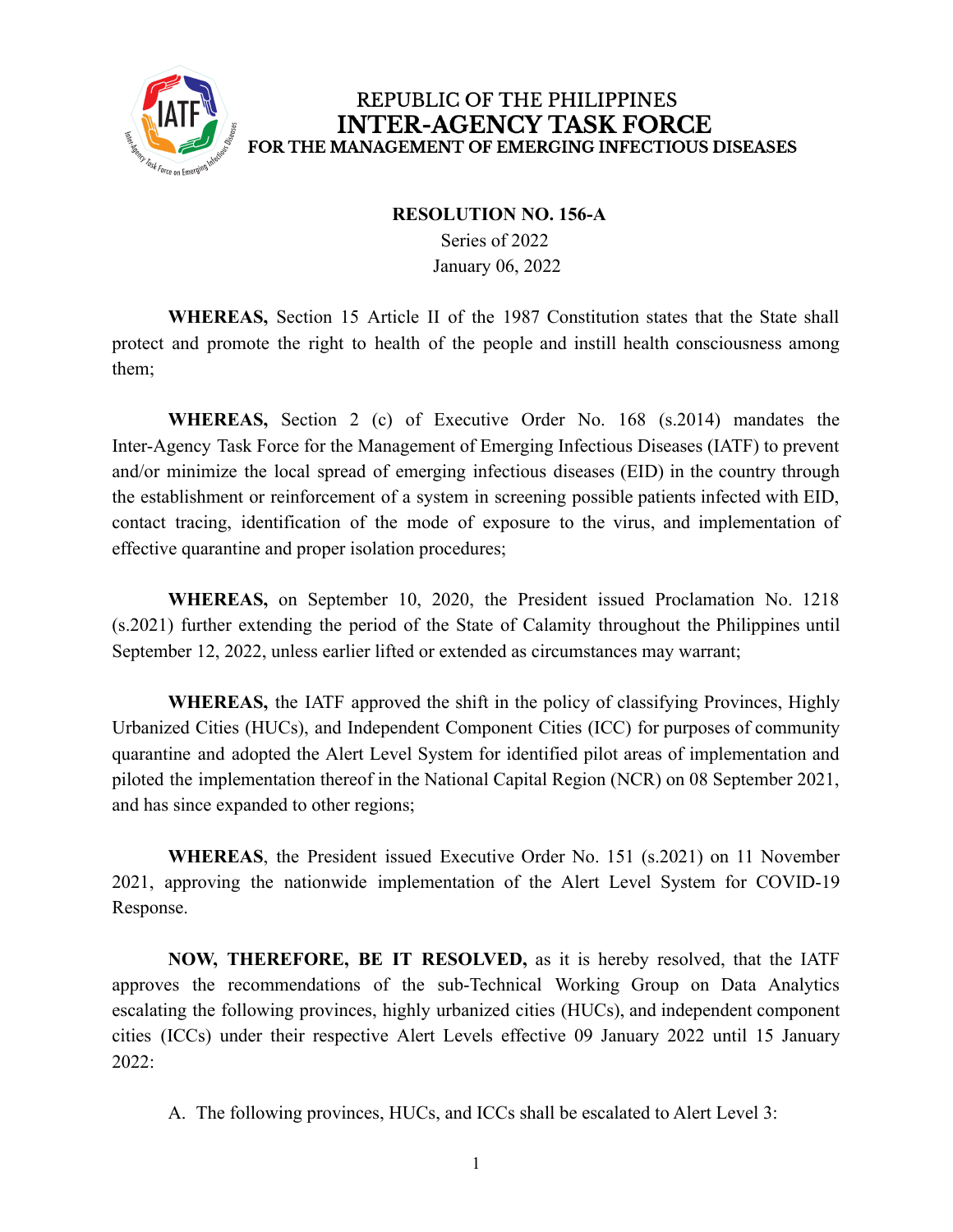

## REPUBLIC OF THE PHILIPPINES **INTER-AGENCY TASK FORCE** FOR THE MANAGEMENT OF EMERGING INFECTIOUS DISEASES

- 1. CAR: Baguio City;
- 2. Region I: Dagupan City;
- 3. Region II: City of Santiago, and Cagayan;
- 4. Region III: Angeles City, Bataan, Olongapo City, Pampanga, and Zambales;
- 5. Region IV-A: Batangas, and Lucena City;
- 6. Region V: Naga City;
- 7. Region VI: Iloilo City; and
- 8. Region VII: Lapu-lapu City\*

\* Subject to immediate allocation of additional dedicated beds for COVID-19.

B. All other provinces, HUCs, and ICCs shall maintain their alert level classification.

**RESOLVED FURTHER,** that the Chairperson and the Co-Chairperson shall be duly authorized to sign this Resolution for and on behalf of the Inter-Agency Task Force.

**APPROVED** during the 156th Inter-Agency Task Force Meeting, as reflected in the minutes of the meeting, held this January 06, 2022, via video conference**.**

**FRANCISCO T. DUQUE III** Secretary, Department of Health IATF Chairperson

**KARLO ALEXEI B. NOGRALES** Secretary, Office of the Cabinet Secretariat IATF Co-Chairperson